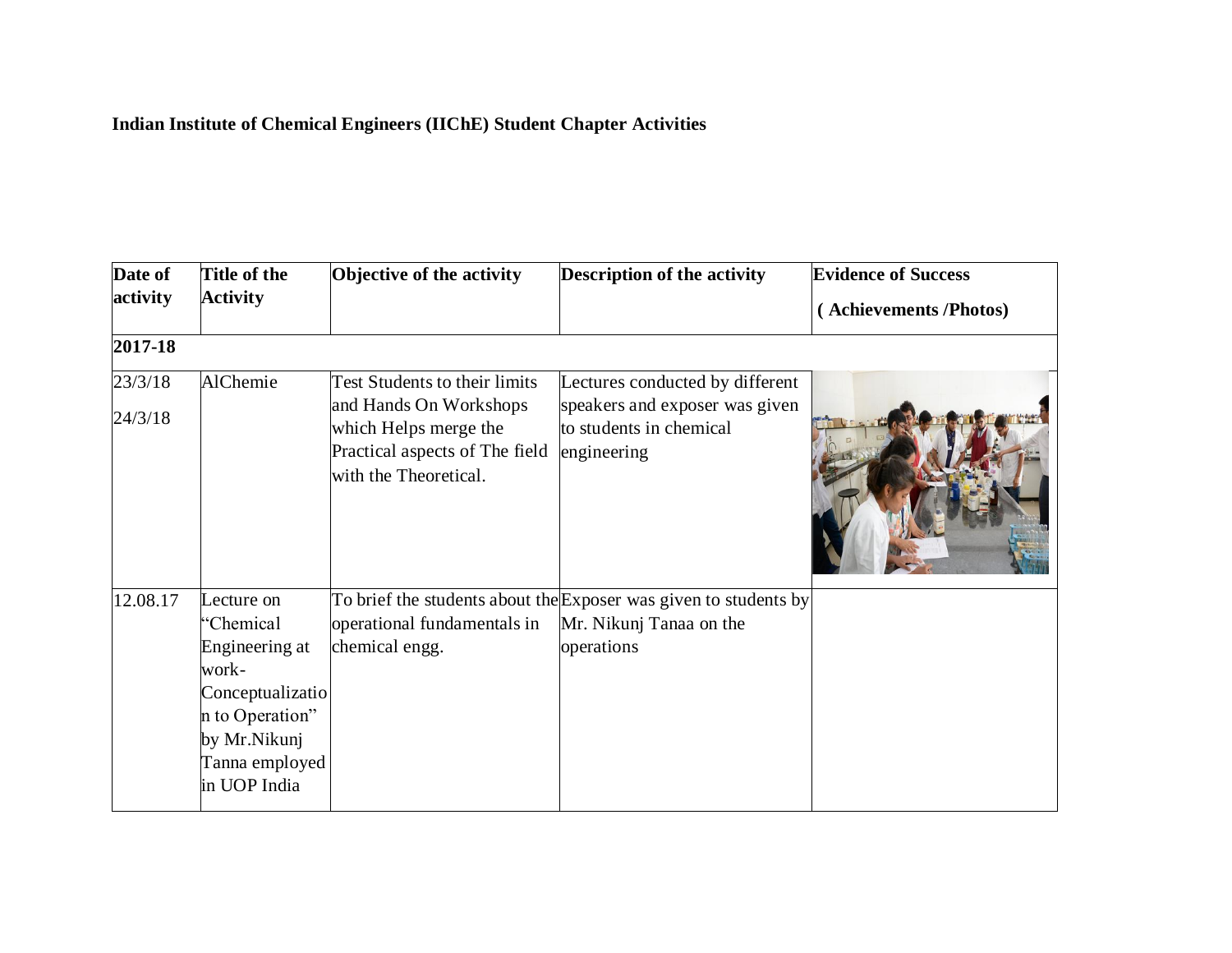| 2018    | by industry<br>expert, Mr.<br>Sanjeev Arora | Membranes Talk To brief the students about<br>membrane used in industry | Exposer was given to students by<br>the expert on different types of<br>membranes used in industry                           |  |
|---------|---------------------------------------------|-------------------------------------------------------------------------|------------------------------------------------------------------------------------------------------------------------------|--|
| 24/1/18 | Supreme<br>Petrochemicals<br>Nagothane      | engg. In actual practice                                                | To see the aspects of chemical Students were taken to different<br>chemical plants and briefed<br>about different operations |  |
| 14/2/18 | Excel<br>Industry,<br>Roha                  | engg. In actual practice                                                | To see the aspects of chemical Students were taken to different<br>chemical plants and briefed<br>about different operations |  |
|         |                                             |                                                                         | To see the aspects of chemical Students were taken to different                                                              |  |
| 20/2/18 | Bezaldehyde<br>Plant, Bharuch               | engg. In actual practice                                                | chemical plants and briefed<br>about different operations                                                                    |  |
|         |                                             |                                                                         |                                                                                                                              |  |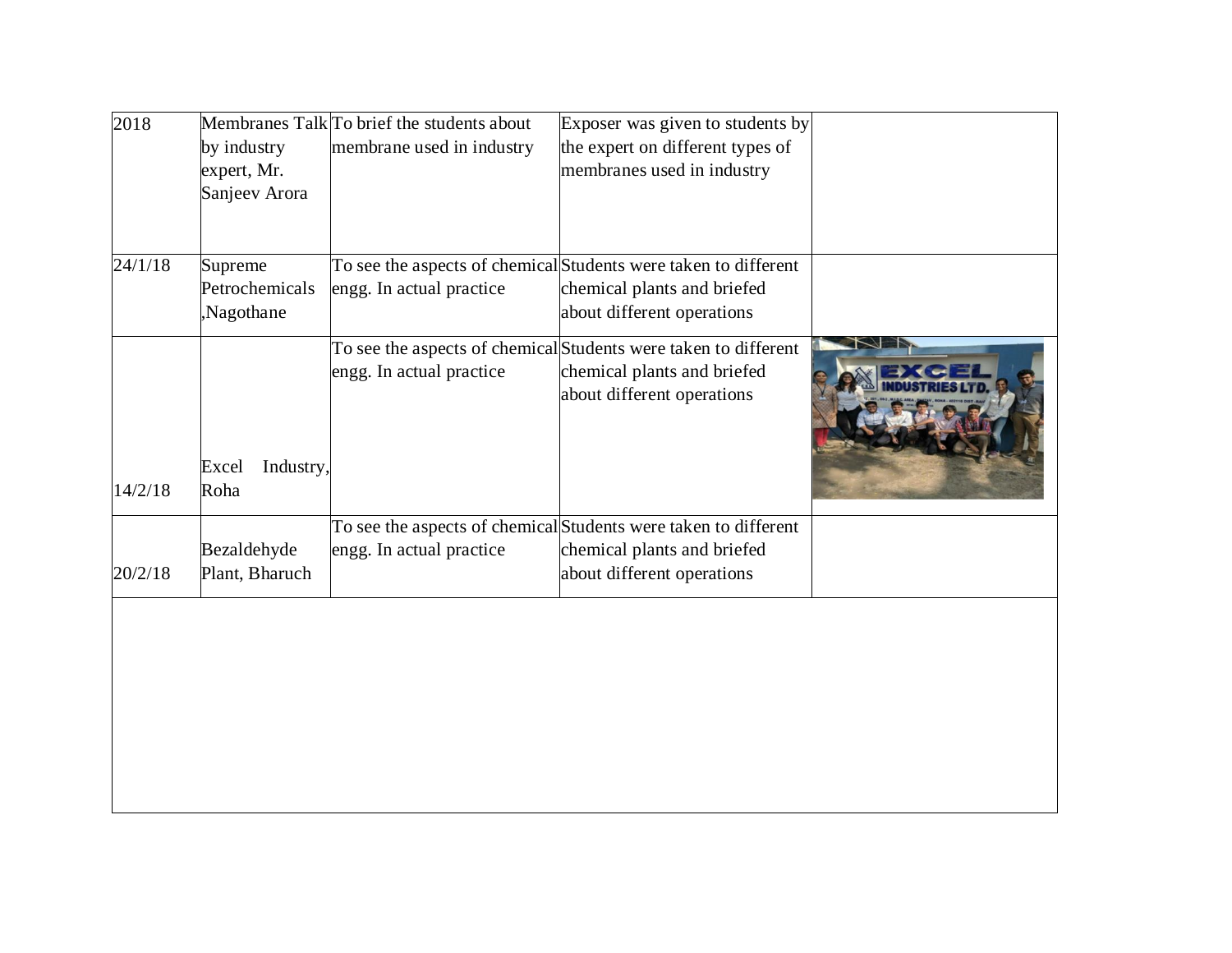| 2016-17            |                                                                                   |                                                     |                                                                                                                              |              |
|--------------------|-----------------------------------------------------------------------------------|-----------------------------------------------------|------------------------------------------------------------------------------------------------------------------------------|--------------|
| 31/3/17            | Chemical<br>Engineering in<br>Thermal &<br>Membrane<br>Desalination<br>Processes  | To brief the students about<br>desalination process | Exposer was given to students by<br>the expert on different types of<br>membranes used in industry                           |              |
| 17/3/17<br>18/3/17 | Workshop<br>conducted on<br>Practical aspects engg.<br>of chemical<br>engineering | practical aspects of chemical                       | To brief the students about the Lecture were taken by experts<br>and expose was given to students<br>about the programme.    | emicals (Ind |
| 18/10/16           | Reliance,<br>Patalganga                                                           | engg. In actual practice                            | To see the aspects of chemical Students were taken to different<br>chemical plants and briefed<br>about different operations |              |
| 10/3/17            | L&T, Powai                                                                        | engg. In actual practice                            | To see the aspects of chemical Students were taken to different<br>chemical plants and briefed<br>about different operations |              |
|                    |                                                                                   |                                                     |                                                                                                                              |              |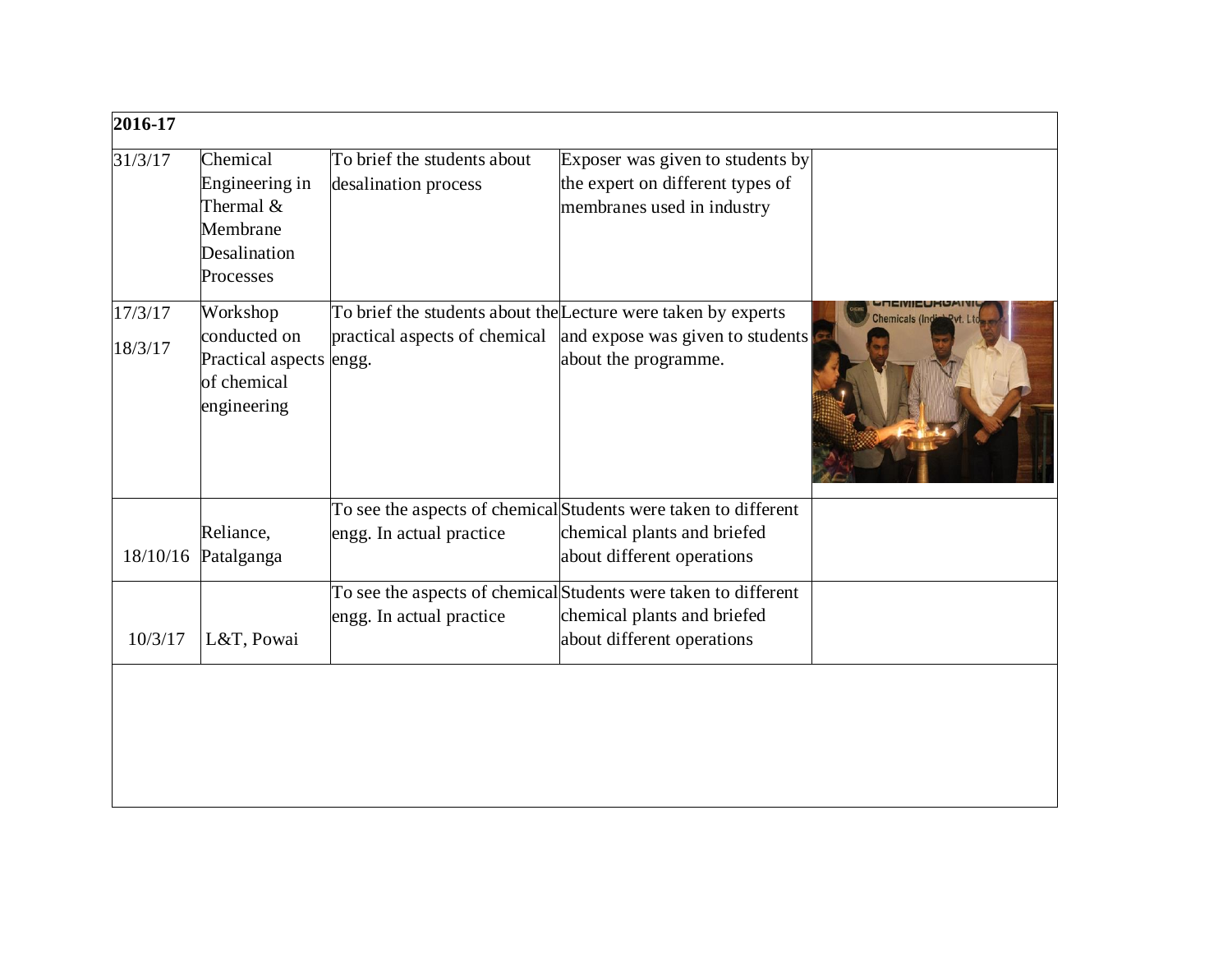| Students were explained about<br>Seminar cum<br>To brief the students about<br>10/10/15<br>the desalination process and the<br>Workshop on<br>desalination process<br>Clean India Role<br>advantages and disadvantages of<br>of Chemical<br>it.<br>Engineering<br>association with<br>Indian<br>Desalination<br>Association<br>Students were explained the<br>Lecture on |  |
|--------------------------------------------------------------------------------------------------------------------------------------------------------------------------------------------------------------------------------------------------------------------------------------------------------------------------------------------------------------------------|--|
| 26/9/15                                                                                                                                                                                                                                                                                                                                                                  |  |
| advantages of<br>'Entrepreneurshi<br>p" by Mr. Rahul<br>"Entrepreneurship".<br>Shah/HEM<br>Corporation                                                                                                                                                                                                                                                                   |  |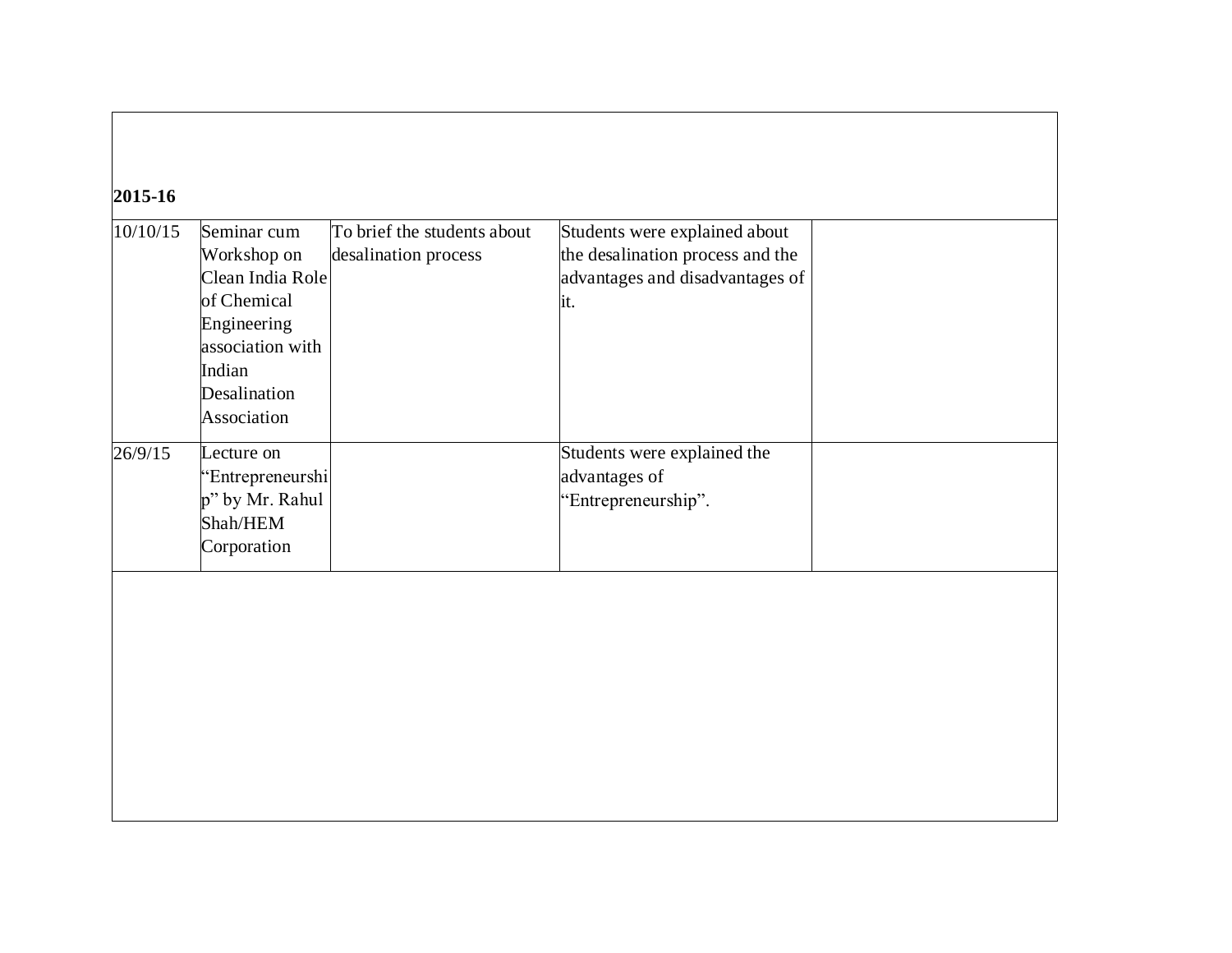## **2014-15**

| 13/3/15              | Outstanding<br>Young Chemical                                                     |                                                                  |  |
|----------------------|-----------------------------------------------------------------------------------|------------------------------------------------------------------|--|
| 14/3/15              | Engineers                                                                         |                                                                  |  |
| 10/10/14<br>18/10/14 | Workshop<br>conducted on<br>Practical aspects engg.<br>of chemical<br>engineering | To brief the students about the<br>practical aspects of chemical |  |
| 25/1/15              | Daund Sugar,                                                                      | To see the aspects of chemical<br>engg. In actual practice       |  |
|                      |                                                                                   |                                                                  |  |
|                      |                                                                                   |                                                                  |  |
|                      |                                                                                   |                                                                  |  |
|                      |                                                                                   |                                                                  |  |
|                      |                                                                                   |                                                                  |  |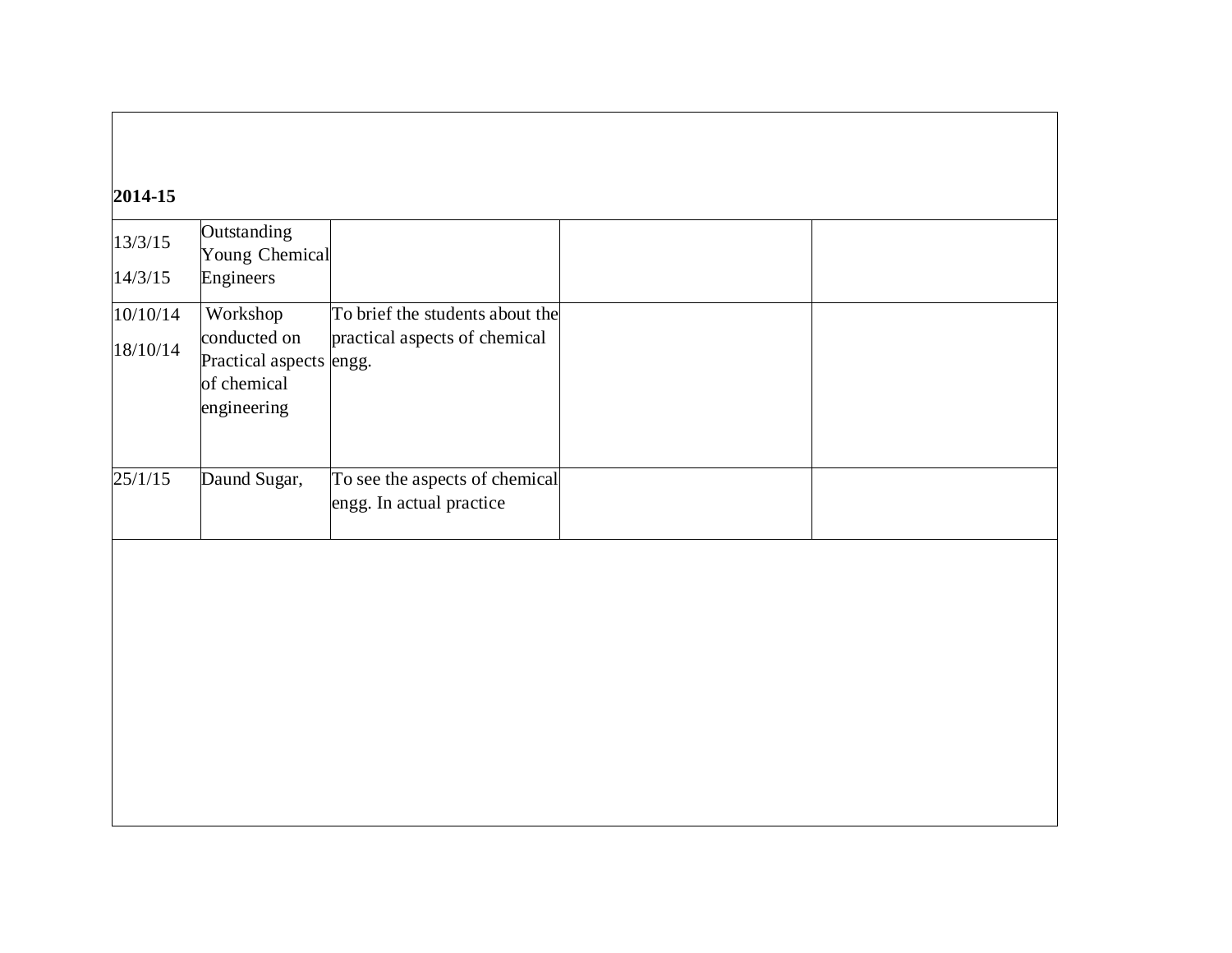## **2013-14**

| 11/03/14 | <b>NR Kamath</b>           |                                                           |                         |  |
|----------|----------------------------|-----------------------------------------------------------|-------------------------|--|
|          | ChEQ                       | to hold the quiz competition<br>and find the knowledge of |                         |  |
|          |                            | students                                                  |                         |  |
|          | competition                |                                                           |                         |  |
| 10/1/14  |                            | Lecture on "Gate To brief the students about              |                         |  |
|          | Preparation and gate exam. |                                                           |                         |  |
|          | career prospects"          |                                                           |                         |  |
|          | by Alumnus,                |                                                           |                         |  |
|          | Mr. Abhijit                |                                                           |                         |  |
|          | Talpade                    |                                                           |                         |  |
| 5/2/14   | Visit to                   | To see the aspects of chemical                            |                         |  |
|          | <b>Bhandup</b> water       | engg. In actual practice                                  |                         |  |
|          | treatment plant            |                                                           |                         |  |
| 15/3/14  | Lecture held on            |                                                           | Safety management       |  |
|          | "Safety                    | To brief the students about                               | fundamentals and HAZOP  |  |
|          | Management for             | the safety in chemical                                    | explained by the expert |  |
|          | Chemical                   | industry                                                  |                         |  |
|          | Industry" in               |                                                           |                         |  |
|          | Chemical                   |                                                           |                         |  |
|          | department Mr.             |                                                           |                         |  |
|          | Kiran Golwalkar            |                                                           |                         |  |
|          |                            |                                                           |                         |  |
|          |                            |                                                           |                         |  |
|          |                            |                                                           |                         |  |
|          |                            |                                                           |                         |  |